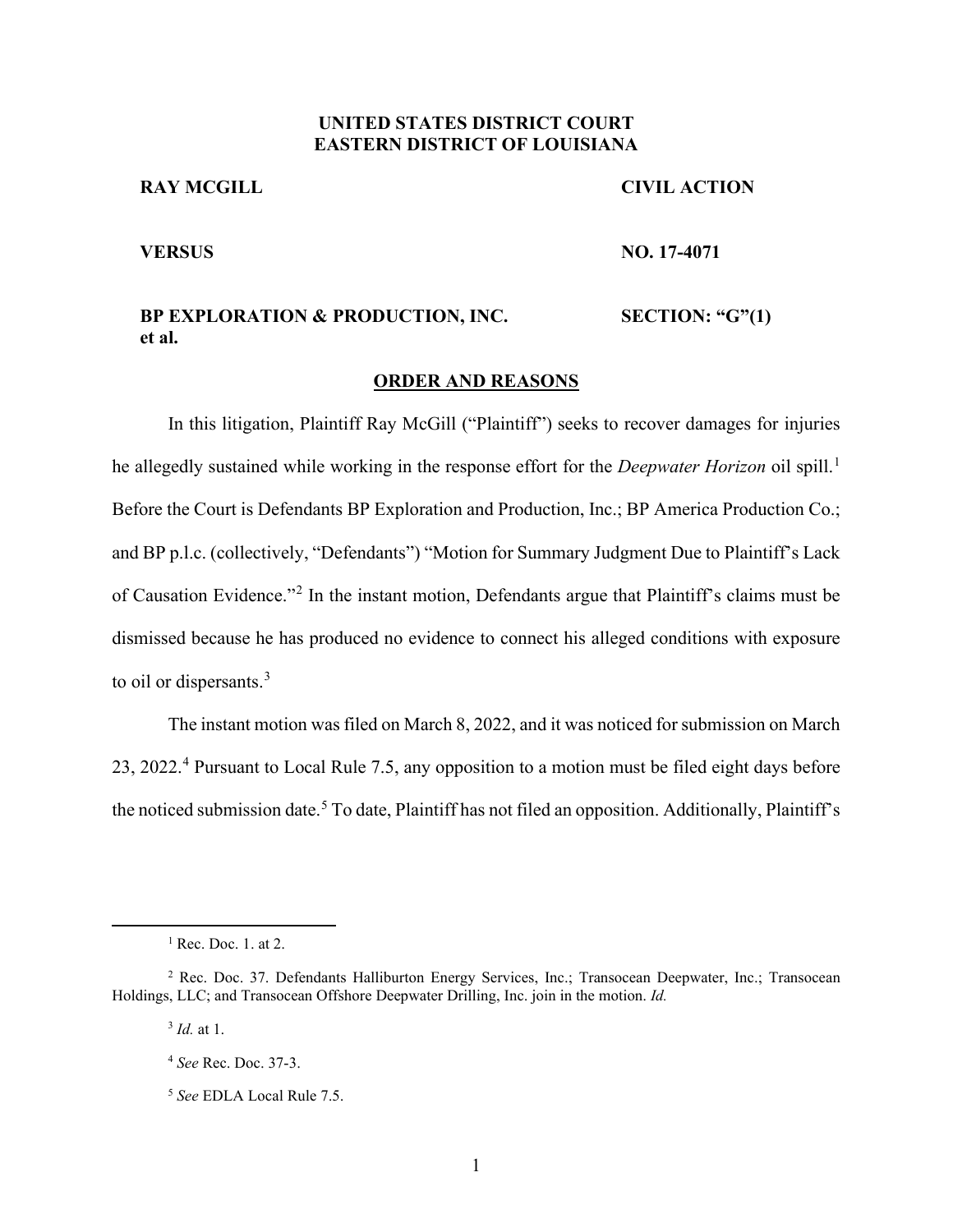counsel informed the Court via email that Plaintiff would not be filing an opposition to the motion.<sup>6</sup> Therefore, the motion is deemed to be unopposed. A federal district court may grant an unopposed motion if the motion has merit.<sup>7</sup> Considering the motion, the memorandum in support, the record, and the applicable law, the Court grants the motion.

#### **I. Background**

This case arises out of the Deepwater Horizon oil spill that occurred on April 20, 2010.<sup>8</sup> On January 11, 2013, United States District Judge Carl J. Barbier, who presided over the multidistrict litigation arising out of the Deepwater Horizon incident, approved the Deepwater Horizon Medical Benefits Class Action Settlement Agreement ("MSA").<sup>9</sup> The MSA includes the so-called "B3 pleading bundle" which allows certain plaintiffs to assert "claims for personal injury and wrongful death due to exposure to oil and/or other chemicals used during the oil spill response."<sup>10</sup> The B3 plaintiffs either opted out of the class action settlement agreement or were excluded from its class definition.<sup>11</sup> The B3 plaintiffs must follow procedures set forth in the MSA to sue BP for medical conditions or death arising from the oil spill.<sup>12</sup>

On April 26, 2017, Plaintiff filed a B3 Complaint in this Court.<sup>13</sup> In the Complaint, Plaintiff alleges that the Deepwater Horizon oil spill exposed him to "oil and/or oil dispersing chemicals

<sup>8</sup> Rec. Doc. 1.

<sup>10</sup> *In re Deepwater Horizon*, MDL No. 10-2179, 2021 WL 6053613, at \*10 (E.D. La. Apr. 1, 2021).

<sup>11</sup> *Id.* at \*10 n.3.

<sup>6</sup> *See* attached correspondence.

<sup>7</sup> *See Braly v. Trail*, 254 F.3d 1082 (5th Cir. 2001).

<sup>9</sup> *In re Oil Spill by the Oil Rig "Deepwater Horizon" in the Gulf of Mex. on Apr. 20, 2010*, MDL No. 10- 2179, Rec. Doc. 8217 (E.D. La. Jan. 11, 2013) [hereinafter *In re Deepwater Horizon*].

<sup>12</sup> *In re Deepwater Horizon*, MDL No. 10-2179, Rec. Doc. 6427-1 at 60–73 (E.D. La. May 3, 2012).

<sup>&</sup>lt;sup>13</sup> Rec. Doc 1 (incorporating by reference the master complaint filed in Case No. 13-2222, Rec. Doc. 1).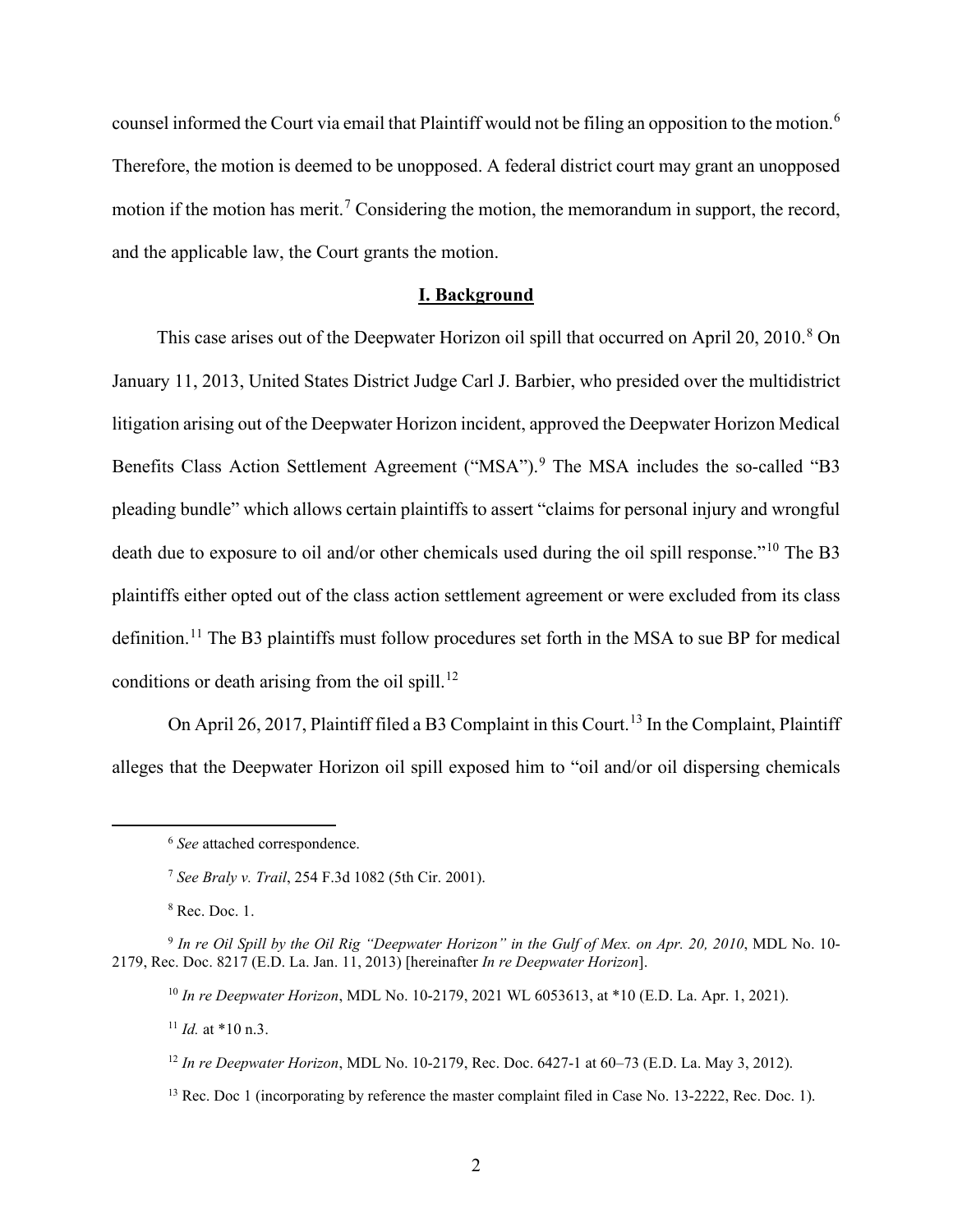and/or decontaminants by virtue of his[] employment."<sup>14</sup> That exposure allegedly caused Plaintiff to suffer a reduction in wages and loss of employment.<sup>15</sup>

On April 19, 2021, Judge Barbier severed the B3 pleading bundle from the MDL and ordered the cases randomly reallotted among the judges of this Court.<sup>16</sup> This case was randomly reallotted to the undersigned Chief Judge.<sup>17</sup> On August 23, 2021, the Court issued a scheduling order setting this case for trial on June 13, 2022.<sup>18</sup> Pursuant to the Scheduling Order, Plaintiff was required to disclose any expert reports to Defendants no later than February 25, 2022.<sup>19</sup> The parties were required to file witness and exhibit lists no later than March 25, 2022.<sup>20</sup> To date, Plaintiff has not filed his witness and exhibit lists.

On March 8, 2022, Defendants filed the instant motion for summary judgment.<sup>21</sup> Pursuant to Local Rule 7.5, any opposition to a motion must be filed eight days before the noticed submission date.<sup>22</sup> To date, Plaintiff has not filed an opposition and therefore the motion is deemed to be unopposed. $23$ 

<sup>15</sup> *Id.*

<sup>17</sup> *Id.*

<sup>19</sup> *Id*. at 3.

- <sup>21</sup> *Id.* at 1.
- <sup>22</sup> *See* EDLA Local Rule 7.5.

<sup>14</sup> *See In re Deepwater Horizon*, MDL No. 13-2222, Rec. Doc. 1 at 12.

<sup>16</sup> Rec. Doc. 6.

<sup>18</sup> Rec. Doc. 30.

<sup>20</sup> *Id*. at 4.

<sup>23</sup> *See also* attached correspondence.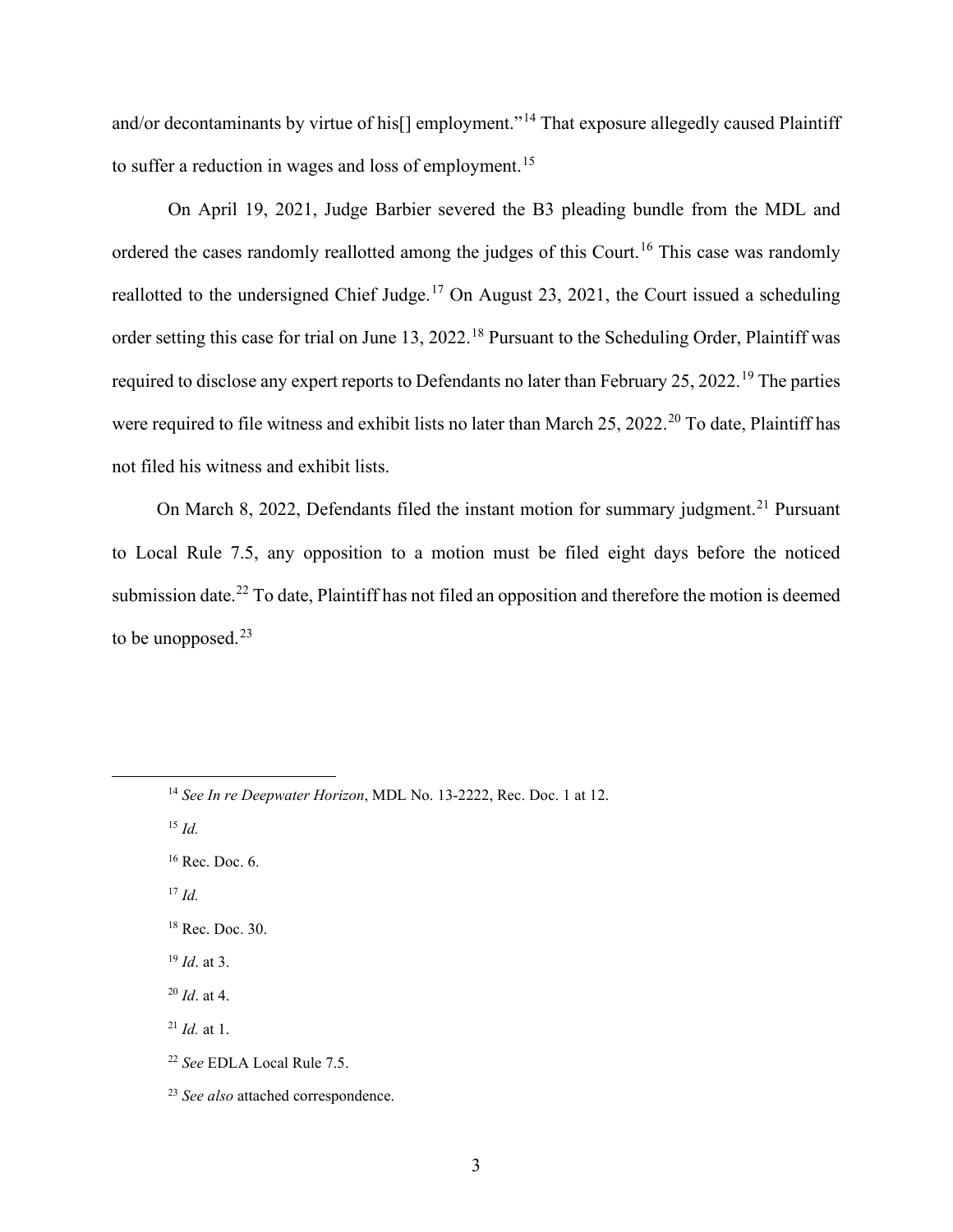#### **II. Defendants' Argument**

In the instant motion, Defendants request summary judgment on Plaintiff's claims.<sup>24</sup> Defendants argue the MSA requires Plaintiff to prove his condition was caused by exposure during the oil spill response.<sup>25</sup> Due to the technical nature of proof required to establish causation, Defendants assert that other judges in the Eastern District of Louisiana have required B3 plaintiffs to present expert testimony to meet their burden of proving causation.<sup>26</sup> Because Plaintiff has not made any expert disclosures in this case, Defendants argue that Plaintiff cannot meet his burden and Defendants are entitled to judgment as a matter of law.<sup>27</sup>

Plaintiff has failed to respond to the instant motion or provide evidence to oppose Defendants' assertions.

#### **III. Legal Standard**

Summary judgment is appropriate "if the pleadings, depositions, answers to interrogatories, and admissions on file, together with affidavits, if any, show that there is no genuine issue as to any material fact and that the moving party is entitled to a judgment as a matter of law."<sup>28</sup> The court considers "all of the evidence in the record but refrain[s] from making credibility determination or weighing the evidence."29 All facts and reasonable inferences must be

<sup>24</sup> Rec. Doc. 37.

<sup>25</sup> Rec. Doc. 37-1 at 4–5.

<sup>26</sup> *Id*. at 5 (citing *In re Deepwater Horizion*, No. 10-2179, Rec. Doc. 36924 at 1 (E.D. La. Feb. 23, 2021)). <sup>27</sup> *Id*. at 5–6.

<sup>28</sup> Fed. R. Civ. P. 56(a); *see also Little v. Liquid Air Corp*, 37 F.3d 1069, 1075 (5th Cir. 1994).

<sup>29</sup> *Delta & Pine Land Co. v. Nationwide Agribusiness Ins. Co.*, 530 F.3d 395, 398–99 (5th Cir. 2008).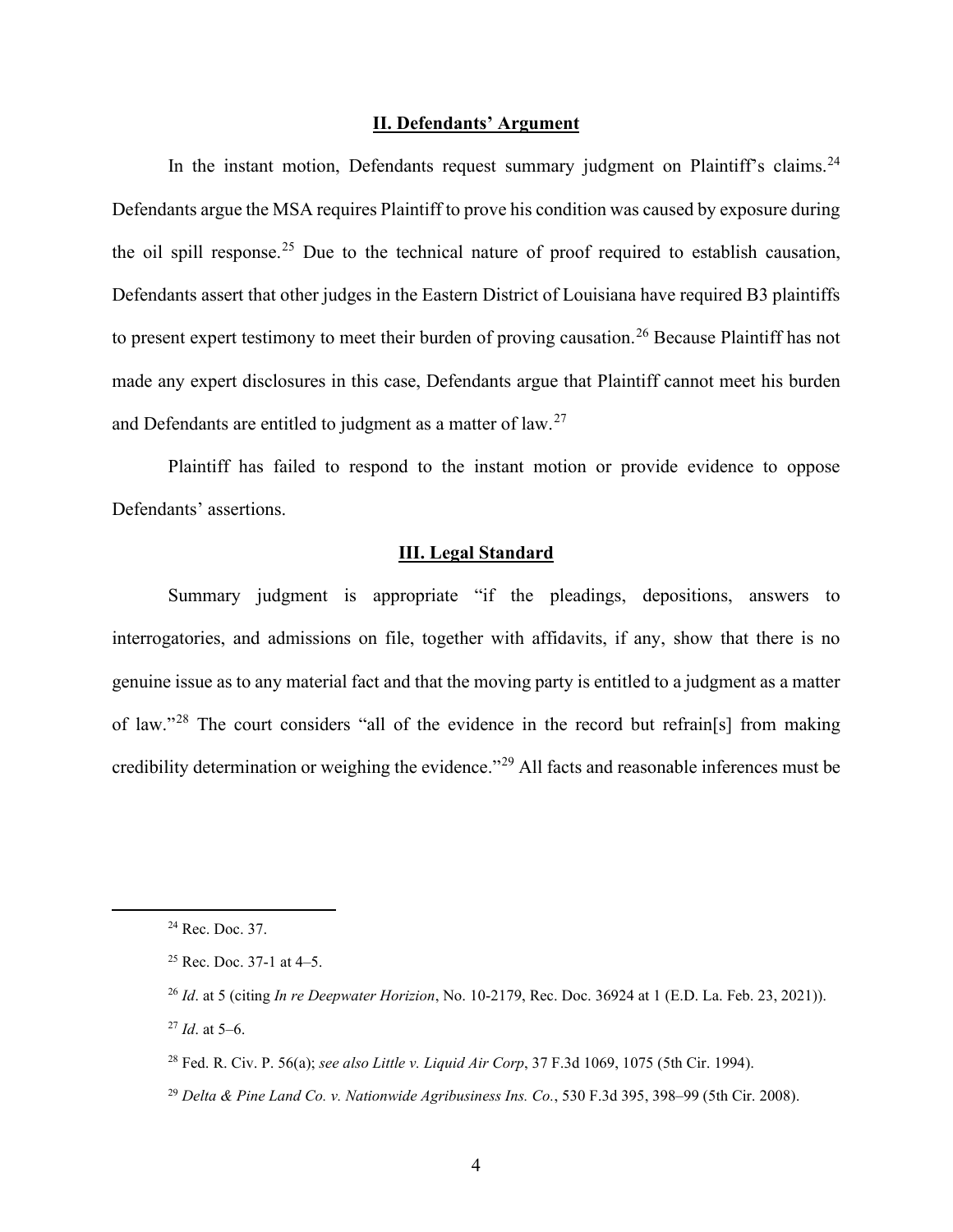drawn in the light most favorable to the nonmoving party.<sup>30</sup> An issue is genuine when "evidence" is such that a reasonable jury could return a verdict for the nonmoving party."<sup>31</sup>

The party seeking summary judgment has the burden of proof to show that no genuine dispute as to any material fact exists and may prove this by: "(1) submit[ing] evidentiary documents that negate the existence of some material elements of the opponent's claim or defense, or (2) if the crucial issue is one on which the opponent will bear the ultimate burden of proof at trial, demonstrate[ing] that the evidence in the record insufficiently supports an essential element of the opponent's claim or defense."<sup>32</sup> Pursuant to *Celotex Corp. v. Catrett*, if the dispositive issue is one that the nonmoving party bears the burden of proving, the moving parties burden is discharged upon "showing" the court that there is insufficient evidence to support the nonmoving parties case.<sup>33</sup> If the movant meets their burden by showing there is insufficient record evidence on an issue in which the nonmoving party bears the burden of proof, the burden shifts to the nonmoving party to prove a genuine issue of material fact.<sup>34</sup> A genuine issue may not be created by "'some metaphysical doubt as to the material facts,' 'by conclusory allegations,' by 'unsubstantiated assertions,' or by only a 'scintilla' of evidence."<sup>35</sup> The nonmoving party may not rest on the pleadings and must establish specific facts creating a genuine issue.<sup>36</sup> Additionally, "summary judgment is mandatory against a party who fails to make a showing sufficient to

<sup>35</sup> *Little*, 37 F.3d at 1075.

<sup>30</sup> *Rabalais v. BP Expl. & Prod.*, No. 18-9718, 2019 WL 2546927, at \*2 (E.D. La. June 20, 2019).

<sup>31</sup> *Matsushita Elec. Indus. Co. v. Zenith Radio Corp.*, 475 U.S. 574, 586 (1986).

<sup>32</sup> *Duplantis v. Shell Offshore, Inc.*, 948 F.2d 187, 190 (5th Cir. 1991) (internal citation omitted).

<sup>33</sup> 477 U.S. 317, 324–25 (1986).

<sup>34</sup> *Forsyth v. Barr*, 19 F.3d 1527, 1537 (5th Cir. 1994), *cert. denied*, 513 U.S. 871 (1994).

<sup>36</sup> *Morris v. Covan World Wide Moving, Inc.*, 144 F.3d 377, 380 (5th Cir. 1998).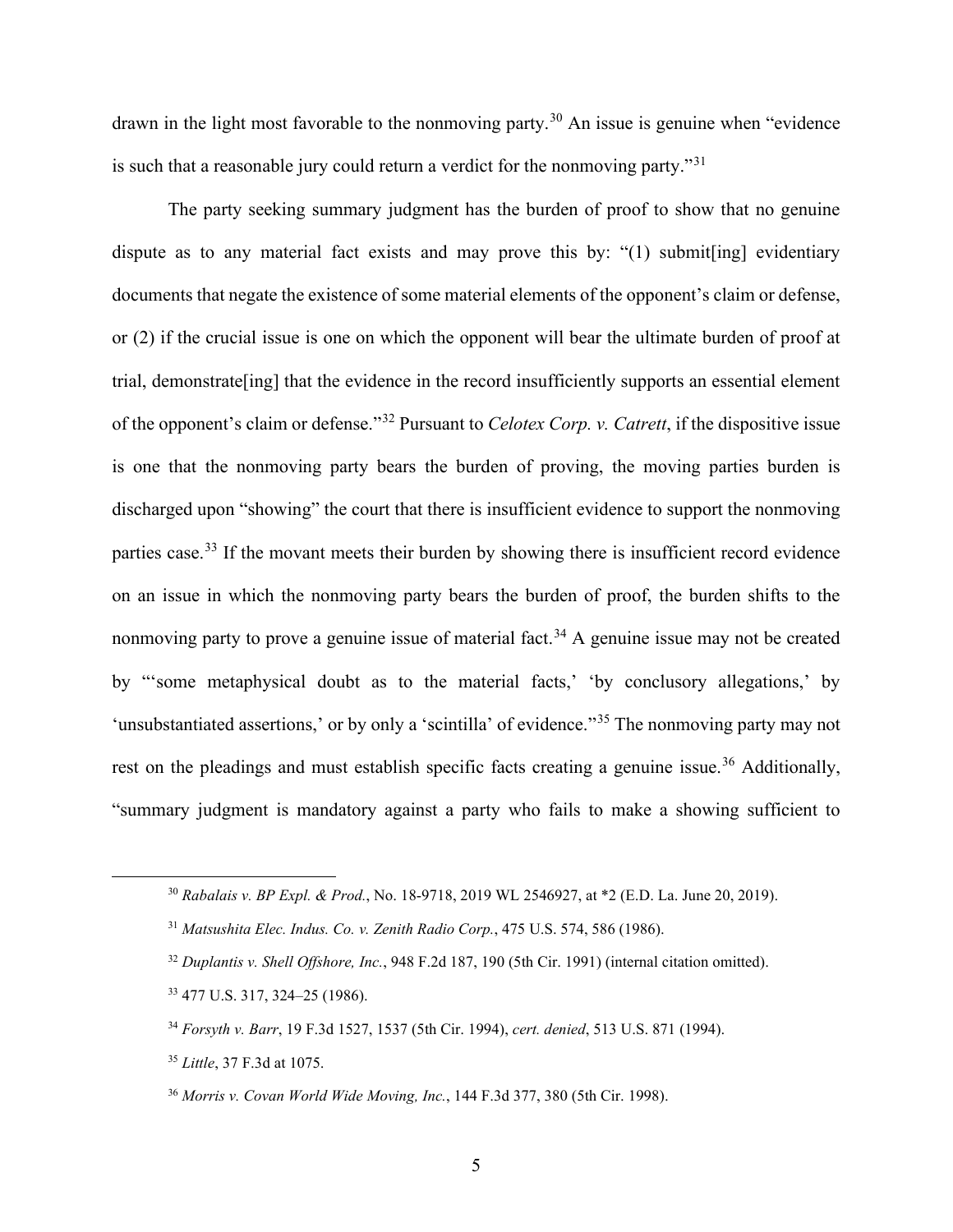establish the existence of an elements essential to that party's case, and one which that party will bear the burden of proof at trial."<sup>37</sup>

### **IV. Analysis**

The MSA entered in the Deepwater Horizon litigation allows so-called "B3" plaintiffs who opted out of the class action settlement agreement or were excluded from its definition to sue BP for injuries resulting from exposure to oil and other harmful chemicals.<sup>38</sup> Under the terms of the MSA, a B3 claimant is not required to prove liability, but the claimant "must prove causation."<sup>39</sup>

The Fifth Circuit has stated that "[s]cientific knowledge of the harmful level of exposure to a chemical, plus knowledge that the plaintiff was exposed to such quantities, are minimal facts necessary to sustain [a plaintiff's] burden in a toxic tort case."<sup>40</sup> Therefore, in a toxic tort case such as this one, "expert testimony is  $\dots$  required to establish causation."<sup>41</sup>

Pursuant to the Scheduling Order, Plaintiff was required to disclose any expert reports to Defendants no later than February 25, 2022.<sup>42</sup> To date, Plaintiff has not disclosed any expert reports to Defendants. Additionally, Plaintiff has not opposed the motion or otherwise attempted

<sup>41</sup> *Id*.

<sup>37</sup> *Brown v. Offshore Specialty Fabricators, Inc.*, 663 F.3d 759, 766 (5th Cir. 2011).

<sup>38</sup> *See In re Deepwater Horizon*, MDL No. 10-2179, Rec. Doc. 6427-1 (E.D. La. May 3, 2012).

<sup>39</sup> *Cf. In re Deepwater Horizon*, MDL No. 10-2179, Rec. Doc. 13733 (E.D. La. Nov. 26, 2014); *see also Garcia-Maradiaga v. BP Expl. & Prod., Inc.*, No. 18-11850, 2020 WL 491183, at \*3 (E.D. La. Jan. 30, 2020) (Ashe, J.); *Turner v. BP Expl. & Prod., Inc.*, No. 18-9897, 2019 WL 6895577, at \*2 (E.D. La. Dec. 18, 2019) (Fallon, J.); *Brown v. BP Expl. & Prod. Inc.*, No. 18-9927, 2019 WL 2995869, at \*2 (E.D. La. July 9, 2019) (Africk, J.); *Rabalais v. BP Expl. & Prod. Inc.*, No. 18-9718, 2019 WL 2546927, at \*2 (E.D. La. June 20, 2019) (Africk, J.); *Cibilic v. BP Expl. & Prod., Inc.*, No. 15-995, 2017 WL 1064954, at \*2 (E.D. La. Mar. 21, 2017) (Milazzo, J.); *Piacun v. BP Expl. & Prod., Inc.*, No. 15-2963, 2016 WL 7187946, at \*7 (E.D. La. Dec. 12, 2016) (Morgan, J.). Although these cases apply to the BELO claims, the Court finds no reason—and Plaintiff offers none—to depart from this approach in B3 cases.

<sup>40</sup> *See Seaman v. Seacor Marine LLC*, 326 F. App'x 721, 723 (5th Cir. 2009) (citing *Allen v. Penn. Eng'g Corp.*, 102 F.3d 194, 199 (5th Cir. 1996)).

<sup>42</sup> Rec. Doc. 30 at 4.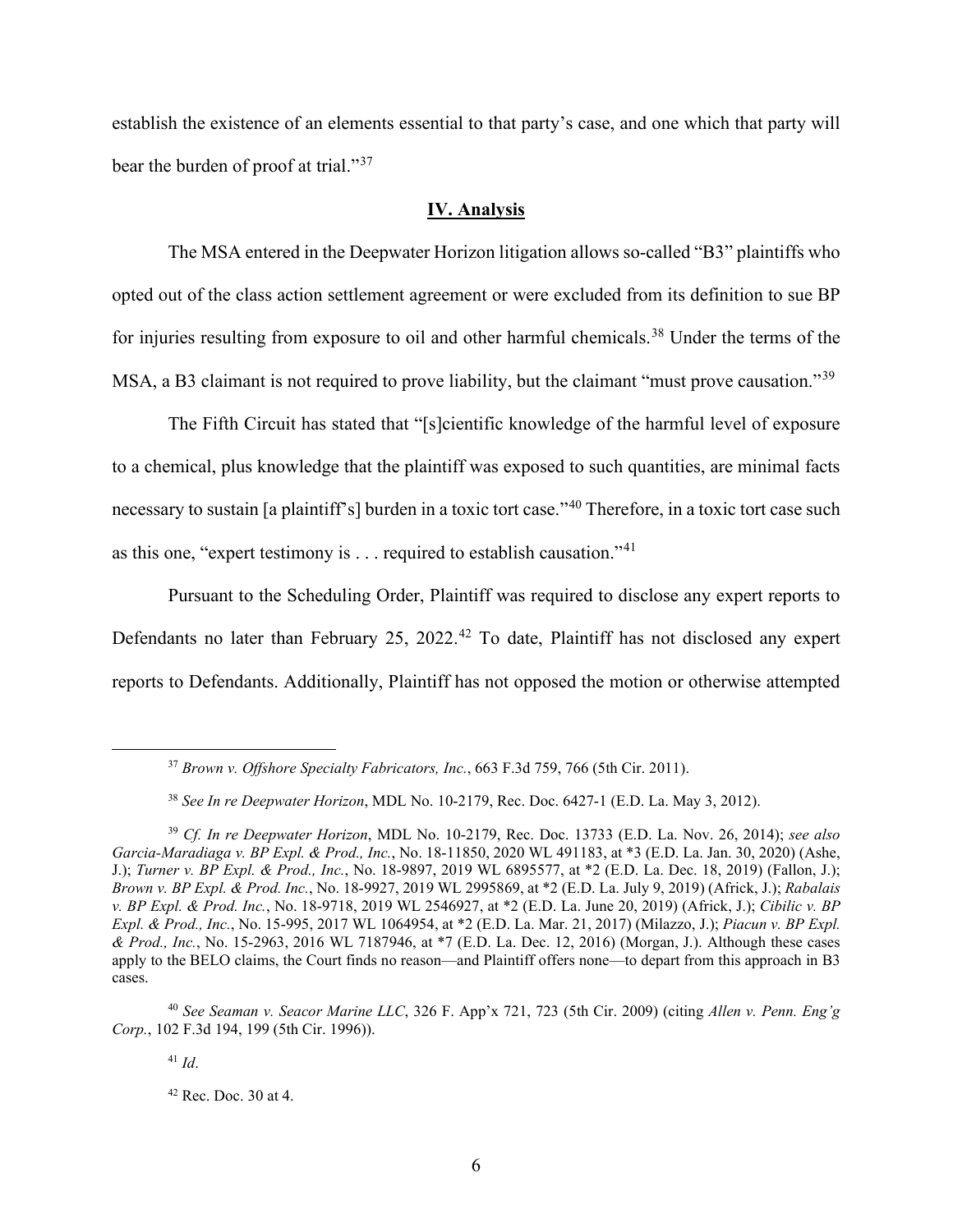to demonstrate causation. Therefore, because Plaintiff has failed to put forth any evidence to support an essential element of his claims, there are no genuine issues of material fact in dispute and Defendants are entitled to judgment as a matter of law. Accordingly,

**IT IS HEREBY ORDERED** that Defendants BP Exploration and Production, Inc.; BP America Production Co.; and BP p.l.c.'s "Motion for Summary Judgment Due to Plaintiff's Lack of Causation Evidence"<sup>43</sup> is **GRANTED**.

NEW ORLEANS, LOUISIANA, this **23rd** day of May, 2022.

annette Jelwette Brown

**JOLIVETTE BROWN CHIEF JUDGE UNITED STATES DISTRICT COURT**

<sup>43</sup> Rec. Doc. 37.